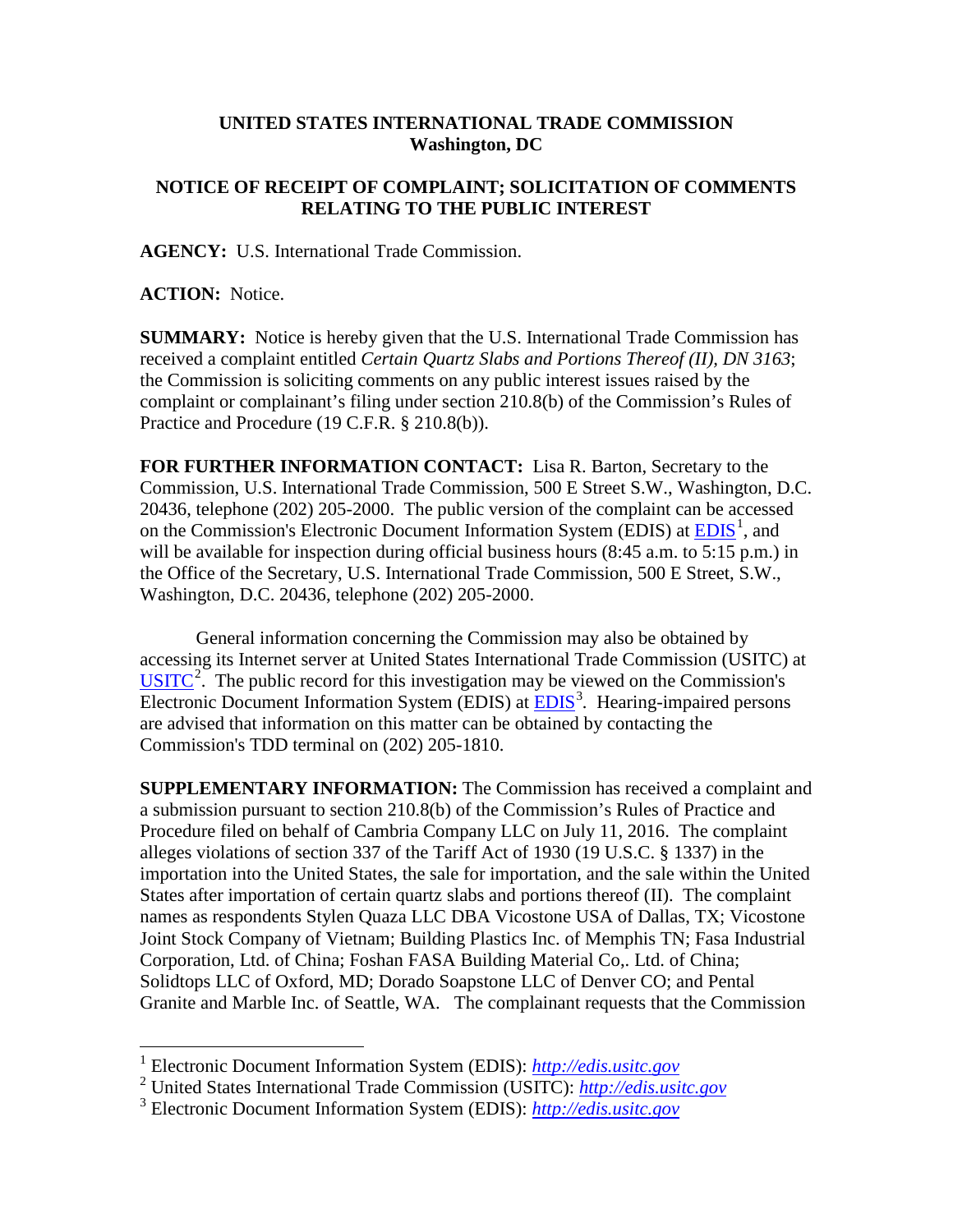issue a general exclusion order or in the alternative a limited exclusion order, cease and desist orders and impose a bond upon respondents' alleged infringing articles during the 60-day Presidential review period pursuant to 19 U.S.C. § 1337(j).

Proposed respondents, other interested parties, and members of the public are invited to file comments, not to exceed five (5) pages in length, inclusive of attachments, on any public interest issues raised by the complaint or section 210.8(b) filing. Comments should address whether issuance of the relief specifically requested by the complainant in this investigation would affect the public health and welfare in the United States, competitive conditions in the United States economy, the production of like or directly competitive articles in the United States, or United States consumers.

In particular, the Commission is interested in comments that:

- (i) explain how the articles potentially subject to the requested remedial orders are used in the United States;
- (ii) identify any public health, safety, or welfare concerns in the United States relating to the requested remedial orders;
- (iii) identify like or directly competitive articles that complainant, its licensees, or third parties make in the United States which could replace the subject articles if they were to be excluded;
- (iv) indicate whether complainant, complainant's licensees, and/or third party suppliers have the capacity to replace the volume of articles potentially subject to the requested exclusion order and/or a cease and desist order within a commercially reasonable time; and
- (v) explain how the requested remedial orders would impact United States consumers.

Written submissions must be filed no later than by close of business, eight calendar days after the date of publication of this notice in the *Federal Register*. There will be further opportunities for comment on the public interest after the issuance of any final initial determination in this investigation.

Persons filing written submissions must file the original document electronically on or before the deadlines stated above and submit 8 true paper copies to the Office of the Secretary by noon the next day pursuant to section 210.4(f) of the Commission's Rules of Practice and Procedure (19 C.F.R. § 210.4(f)). Submissions should refer to the docket number ("Docket No. 3163") in a prominent place on the cover page and/or the first page. (*See* Handbook for [Electronic Filing Procedures](http://www.usitc.gov/secretary/fed_reg_notices/rules/handbook_on_electronic_filing.pdf), *Electronic Filing Procedures*<sup>[4](#page-1-0)</sup>). Persons with questions regarding filing should contact the Secretary (202-205-2000).

 $\overline{a}$ 

<span id="page-1-0"></span><sup>4</sup> Handbook for Electronic Filing Procedures:

http://www.usitc.gov/secretary/fed\_reg\_notices/rules/handbook\_on\_electronic\_filing.pdf